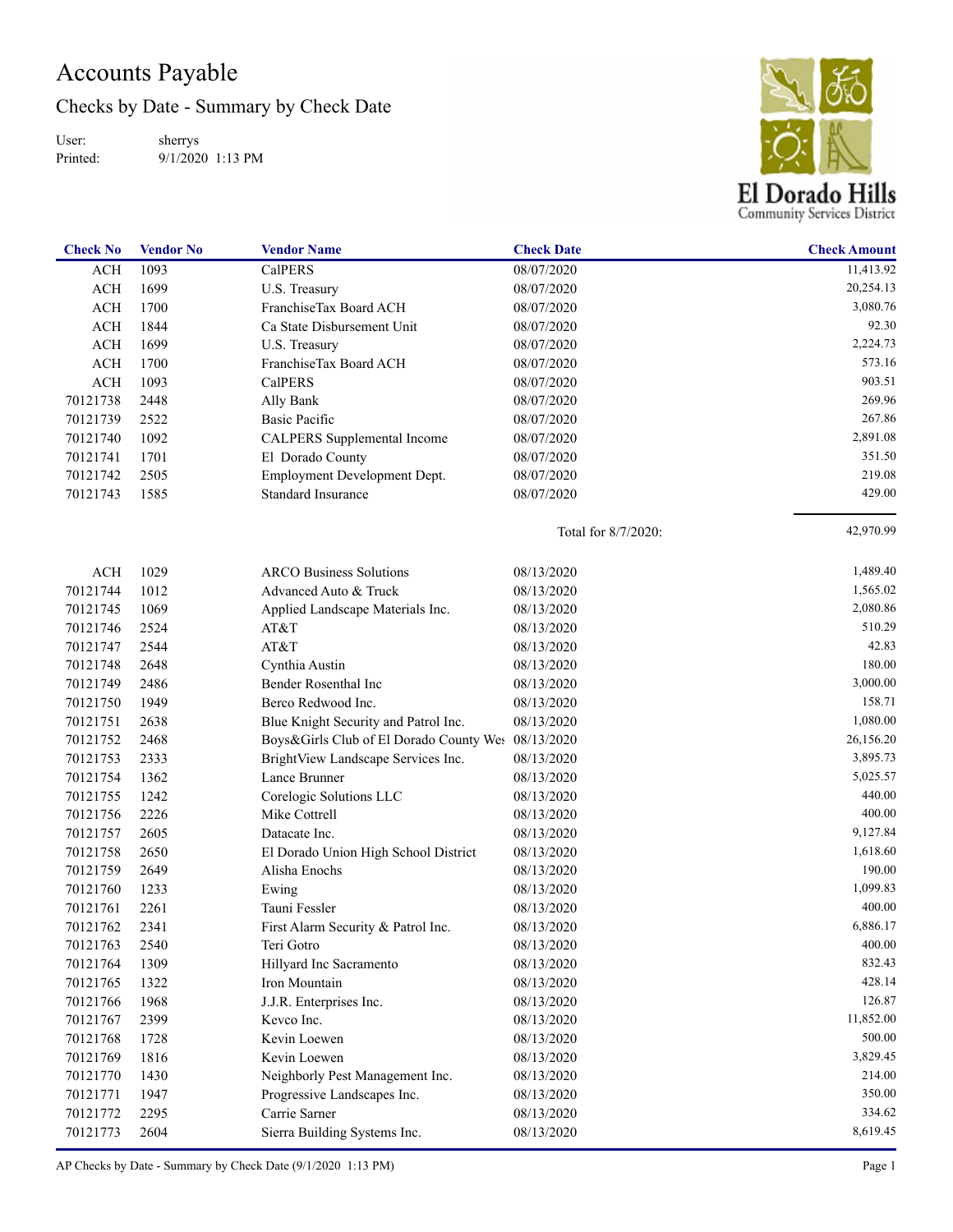| <b>Check No</b>      | <b>Vendor No</b> | <b>Vendor Name</b>                                 | <b>Check Date</b>        | <b>Check Amount</b> |
|----------------------|------------------|----------------------------------------------------|--------------------------|---------------------|
| 70121774             | 2647             | Bob Smolarski                                      | 08/13/2020               | 280.00              |
| 70121775             | 1996             | <b>State Industrial Products</b>                   | 08/13/2020               | 1,665.33            |
| 70121776             | 1620             | ThyssenKrupp Elevator Corp.                        | 08/13/2020               | 1,307.32            |
| 70121777             | 1641             | U.S. Bank Corporate Payment Systems                | 08/13/2020               | 42,707.56           |
| 70121778             | 2457             | Umpqua Bank                                        | 08/13/2020               | 203.76              |
| 70121779             | 1874             | Verizon                                            | 08/13/2020               | 1,827.16            |
| 70121780             | 2520             | Waterworks Aquatic Management Inc.                 | 08/13/2020               | 175.60              |
| 70121781             | 2567             | April West                                         | 08/13/2020               | 200.00              |
| 70121782             | 1677             | Wilkinson Portables Inc.                           | 08/13/2020               | 417.90              |
|                      |                  |                                                    | Total for 8/13/2020:     | 141,618.64          |
| <b>ACH</b>           | 1699             | U.S. Treasury                                      | 08/21/2020               | 921.62              |
| <b>ACH</b>           | 1700             | FranchiseTax Board ACH                             | 08/21/2020               | 165.90              |
|                      |                  |                                                    | Total for 8/21/2020:     | 1,087.52            |
| <b>ACH</b>           | 1093             | CalPERS                                            | 08/24/2020               | 11,736.98           |
| <b>ACH</b>           | 1094             | <b>CALPERS</b>                                     | 08/24/2020               | 38,310.13           |
| <b>ACH</b>           | 1699             | U.S. Treasury                                      | 08/24/2020               | 18,254.68           |
| <b>ACH</b>           | 1700             | FranchiseTax Board ACH                             | 08/24/2020               | 2,899.23            |
| <b>ACH</b>           | 1844             | Ca State Disbursement Unit                         | 08/24/2020               | 92.30               |
| 70121783             | 1015             | Aflac                                              | 08/24/2020               | 268.04              |
| 70121784             | 2448             | Ally Bank                                          | 08/24/2020               | 269.96              |
| 70121785             | 2512             | <b>BASIC</b>                                       | 08/24/2020               | 50.00               |
| 70121786             | 2522             | Basic Pacific                                      | 08/24/2020               | 267.86              |
| 70121787             | 1092             |                                                    | 08/24/2020               | 2,742.64            |
|                      | 1134             | CALPERS Supplemental Income<br>CoPower             | 08/24/2020               | 196.08              |
| 70121788             |                  |                                                    |                          | 336.25              |
| 70121789             | 1701             | El Dorado County                                   | 08/24/2020               | 107.87              |
| 70121790             | 2505             | Employment Development Dept.                       | 08/24/2020               |                     |
| 70121791             | 1316             | Humana Dental Insurance Company                    | 08/24/2020               | 1,769.79            |
| 70121792<br>70121793 | 1702<br>1600     | Legal Shield<br><b>Sutter EAP Resources</b>        | 08/24/2020<br>08/24/2020 | 25.90<br>129.00     |
|                      |                  |                                                    | Total for 8/24/2020:     | 77,456.71           |
|                      |                  |                                                    |                          |                     |
| ACH                  | 1029             | <b>ARCO Business Solutions</b>                     | 08/31/2020               | 1,518.70            |
| <b>ACH</b>           | 1641             | U.S. Bank Corporate Payment Systems                | 08/31/2020               | 0.00                |
| 70121794             | 1012             | Advanced Auto & Truck                              | 08/31/2020               | 1,838.35            |
| 70121795             | 1018             | Airgas National Carbonation                        | 08/31/2020               | 131.96              |
| 70121796             | 1069             | Applied Landscape Materials Inc.                   | 08/31/2020               | 9,845.28            |
| 70121797             | 1003             | AT&T                                               | 08/31/2020               | 1,730.96            |
| 70121798             | 2524             | AT&T                                               | 08/31/2020               | 926.17              |
| 70121799             | 2240             | Benson Fence Co. A Corp.                           | 08/31/2020               | 7,725.00            |
| 70121800             | 1949             | Berco Redwood Inc.                                 | 08/31/2020               | 28.10               |
| 70121801             | 1060             | <b>Big O Tires</b>                                 | 08/31/2020               | 2,121.39            |
| 70121802             | 2468             | Boys&Girls Club of El Dorado County Wes 08/31/2020 |                          | 8,194.00            |
| 70121803             | 2333             | BrightView Landscape Services Inc.                 | 08/31/2020               | 59,540.00           |
| 70121804             | 2653             | David Chu                                          | 08/31/2020               | 418.00              |
| 70121805             | 1149             | CPS HR Consulting                                  | 08/31/2020               | 3,083.33            |
| 70121806             | 1159             | CXT Incorporated                                   | 08/31/2020               | 73,333.08           |
| 70121807             | 1977             | De Lage Landen Financial Services Inc.             | 08/31/2020               | 1,588.59            |
| 70121808             | 2405             | Jeff Dewitt                                        | 08/31/2020               | 80.00               |
| 70121809             | 2568             | Do-Right Concrete, Inc.                            | 08/31/2020               | 6,000.00            |
| 70121810             | 2652             | El Dorado County Clerk-Recorder                    | 08/31/2020               | 50.00               |
| 70121811             | 1878             | El Dorado County Dept of Transportation            | 08/31/2020               | 76.68               |